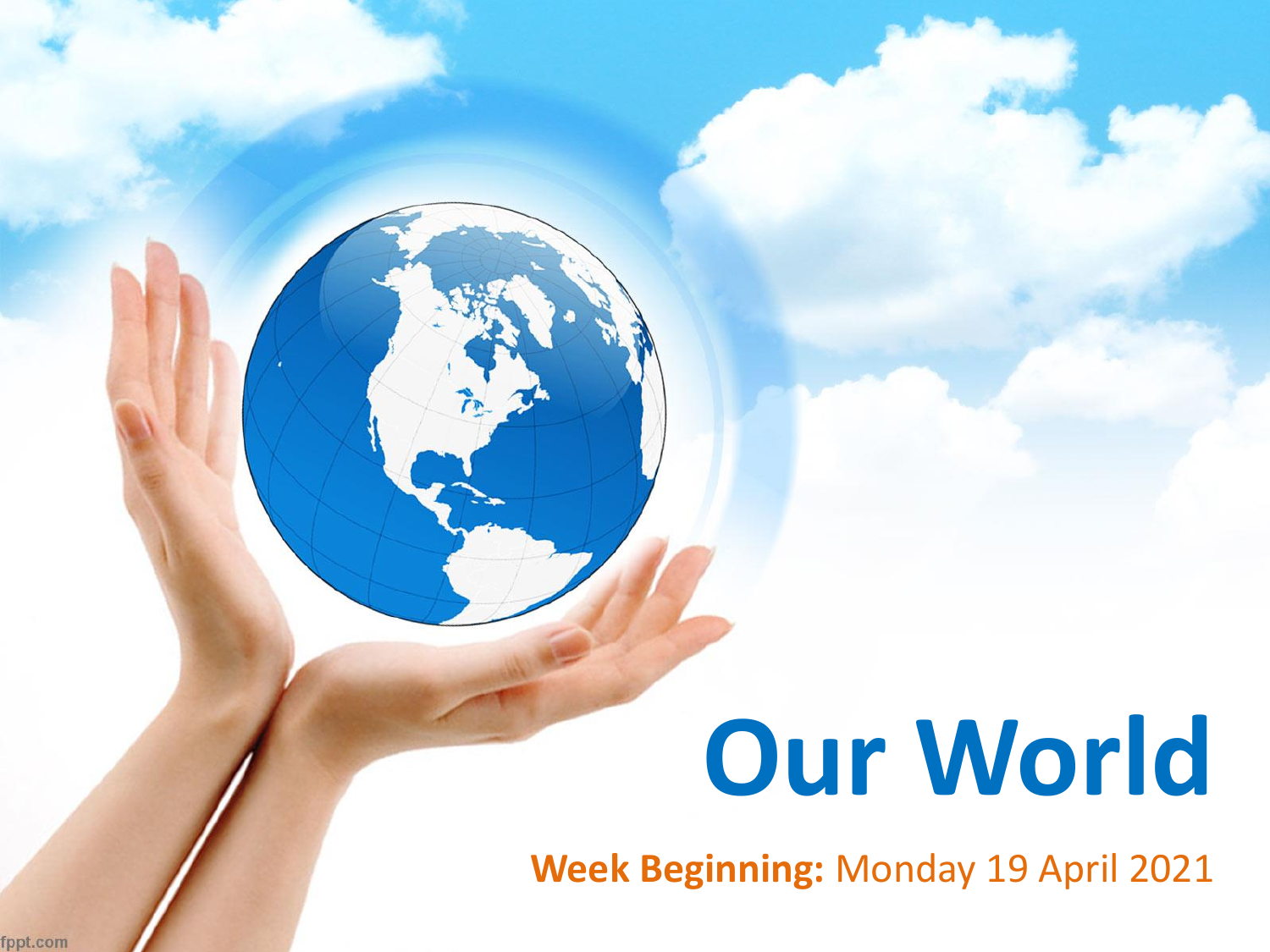## **This Week in Our World…**

This week the focus of **'Our World'** is the sad news that the Queen's husband Prince Philip, Duke of Edinburgh died on 9 April, aged 99.

Prince Philip spent most of his life at the Queen's side. As her husband, he wasn't the king, but he had a special job title - consort - and his role was to support her through good times and bad. He holds the record for the longest-serving consort in British history.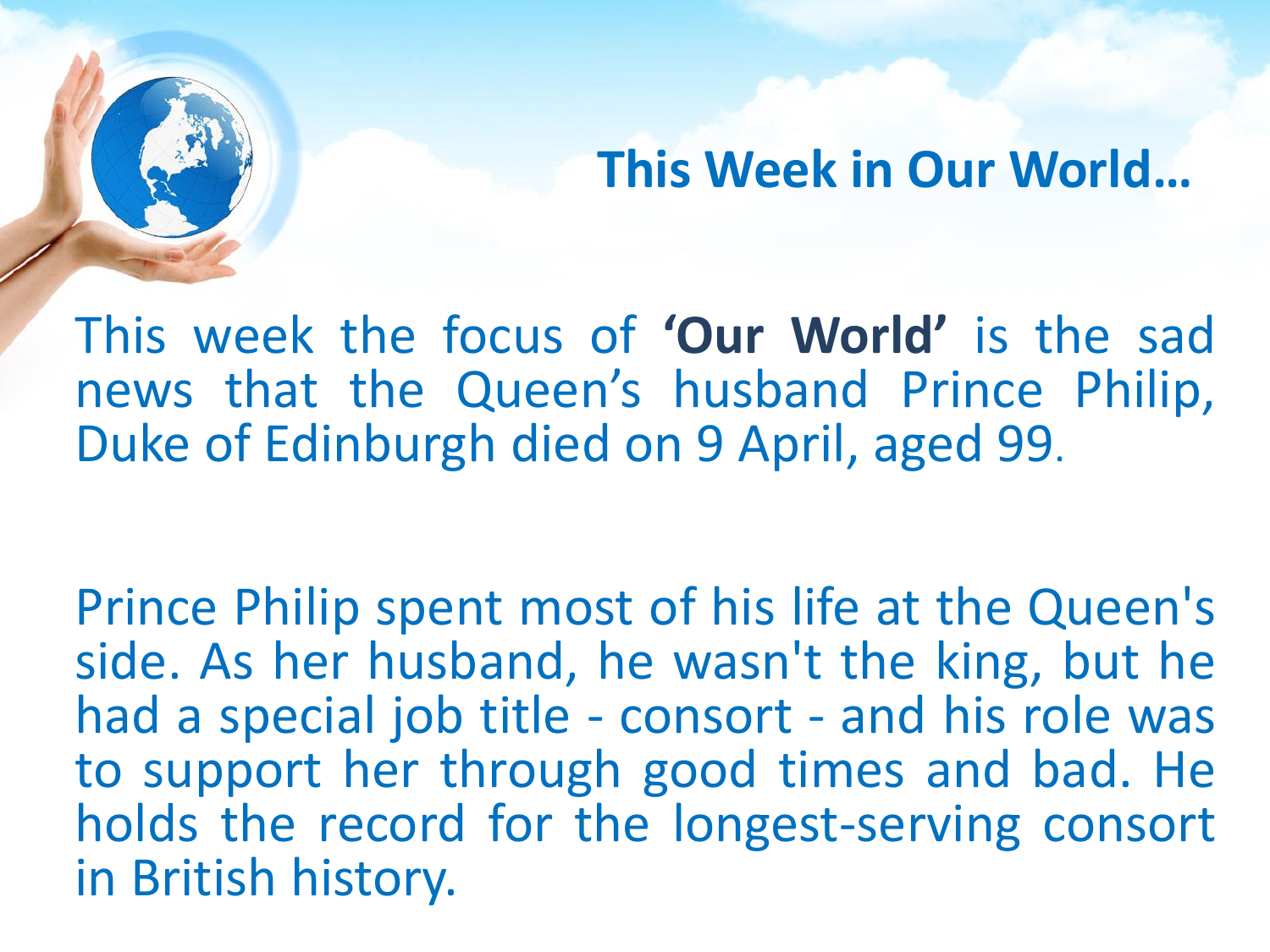**The Story so Far…**

Prince Philip was born in 1921 on the Greek island of Corfu. His family were royals, but they were banished from Greece when Philip was just one year old, so he spent his childhood in France, Germany and then here in Britain.

He went to Gordonstoun School in Scotland, where he eventually became head of school and captain of both the cricket and hockey teams.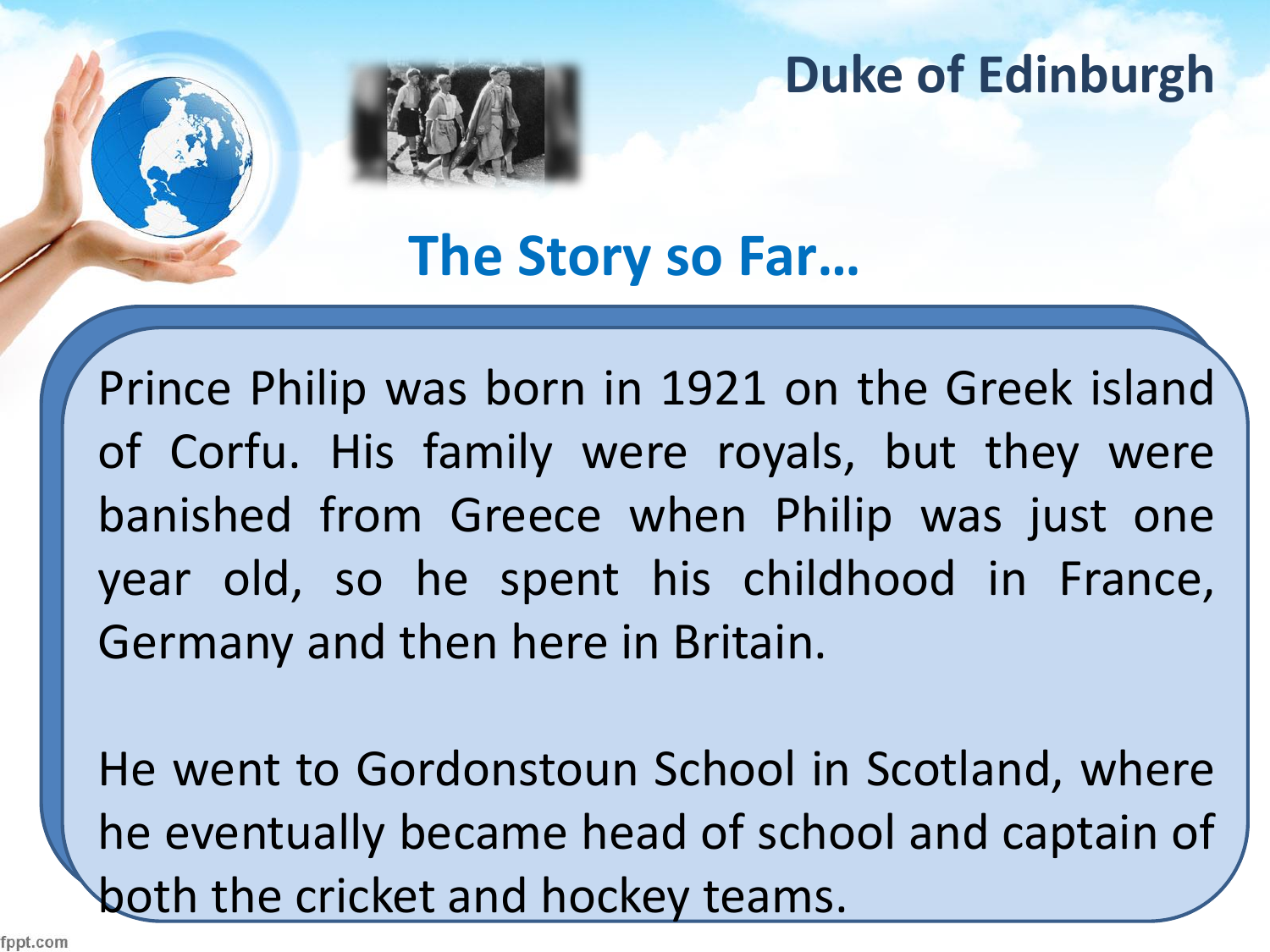**The Story so Far…**

He first met the young Princess Elizabeth at a wedding in 1934. After school, he joined the Royal Navy as a cadet in 1939 just before World War II broke out.

Princess Elizabeth and Prince Philip wrote letters to each other during World War II while he was away serving in the Navy and their love blossomed.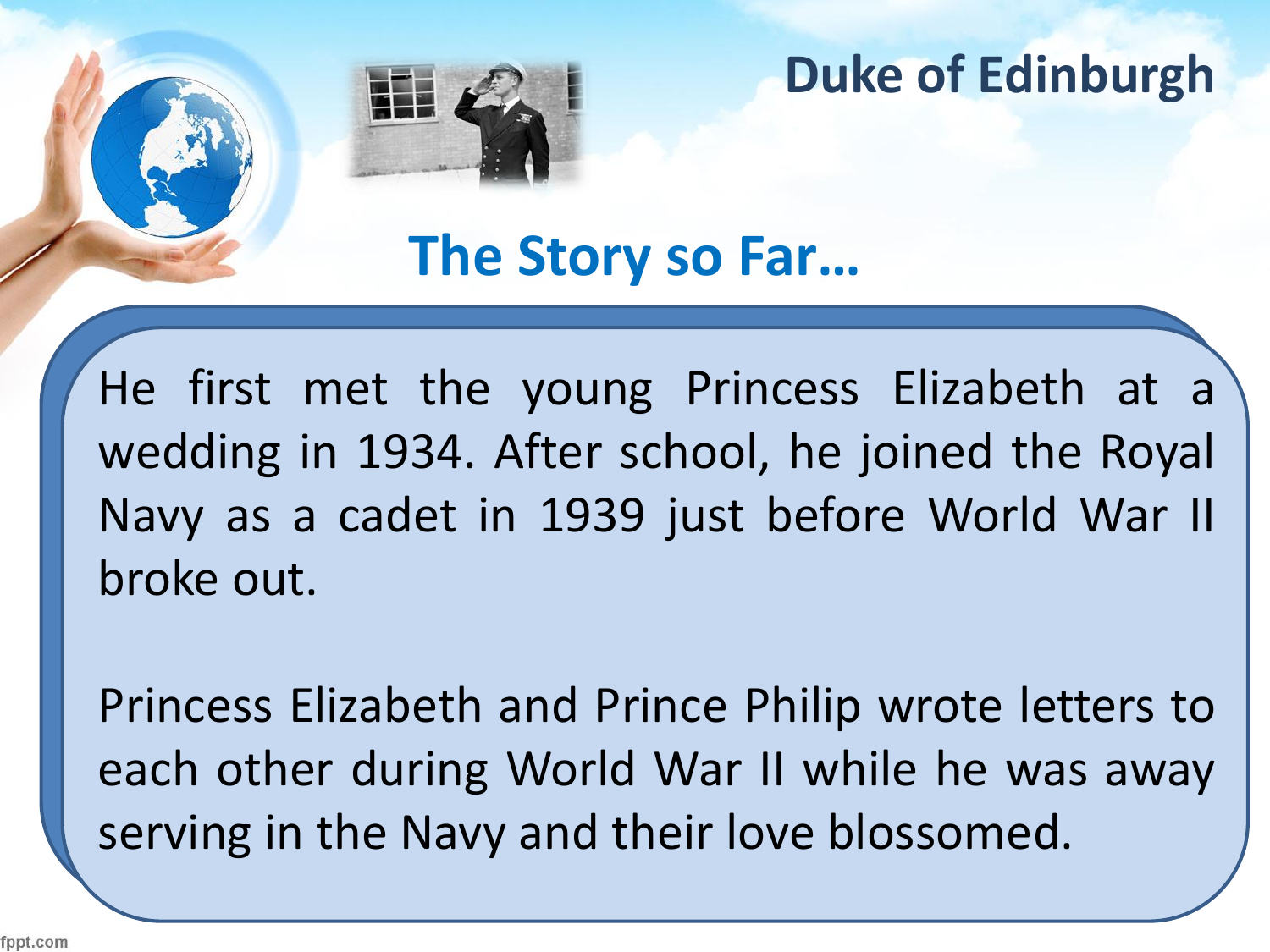**The Story so Far…**

Their engagement was officially announced in July 1947 and they married on 20 November 1947 - two years after the war had ended.

Five years after their wedding, Princess Elizabeth became Queen Elizabeth II when her father, King George VI, passed away unexpectedly in February 1952.Philip had to give up his job in the Navy and at first he found it hard to adjust to his new life.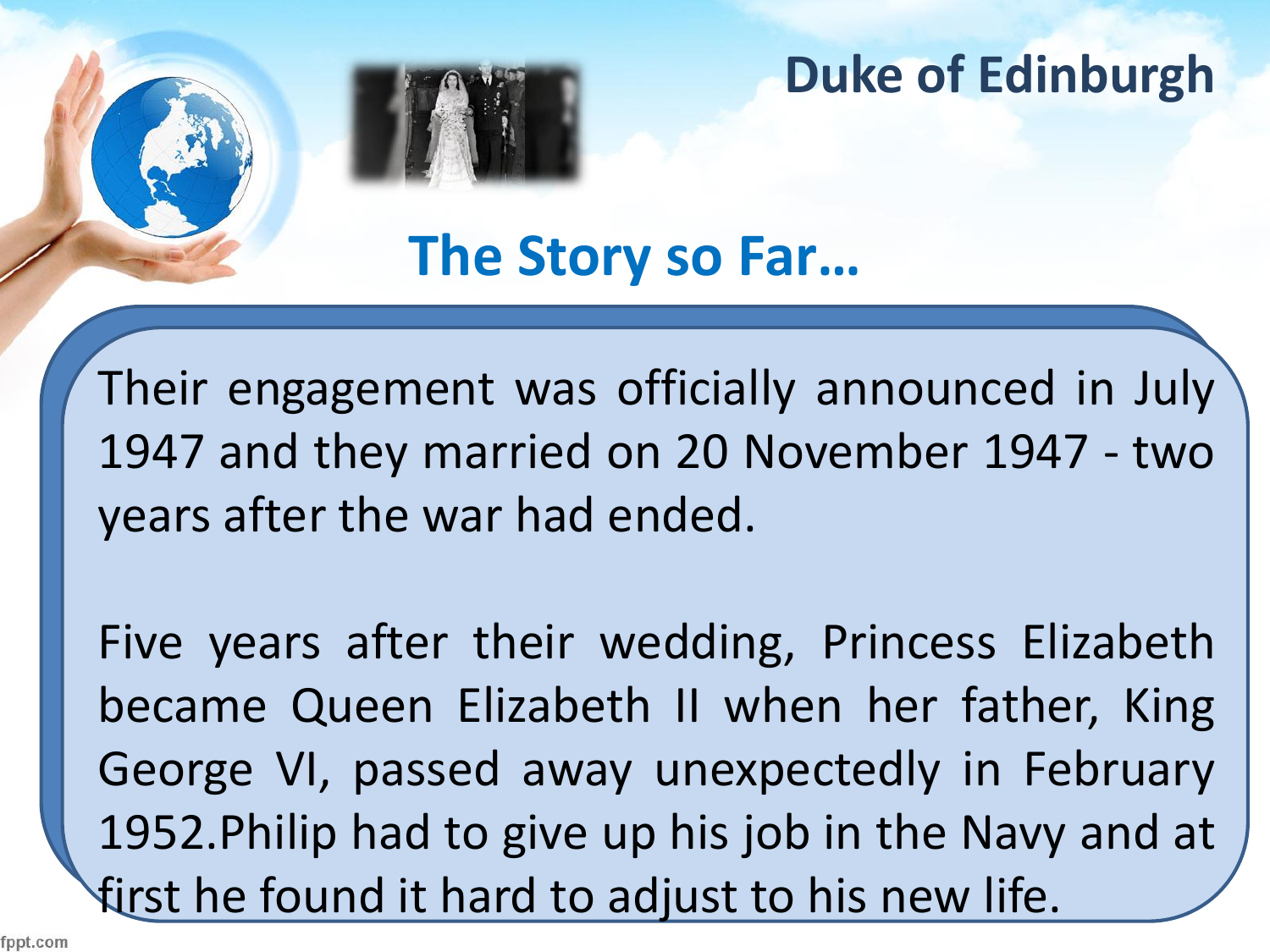**Years of Service**

Through his years of public service, he was a patron to almost 800 different organisations. One issue he cared about a lot was wildlife conservation and he was the first UK president of the World Wildlife Fund and was its international president for 15 years.

He will also be remembered for setting up the famous Duke of Edinburgh Award scheme.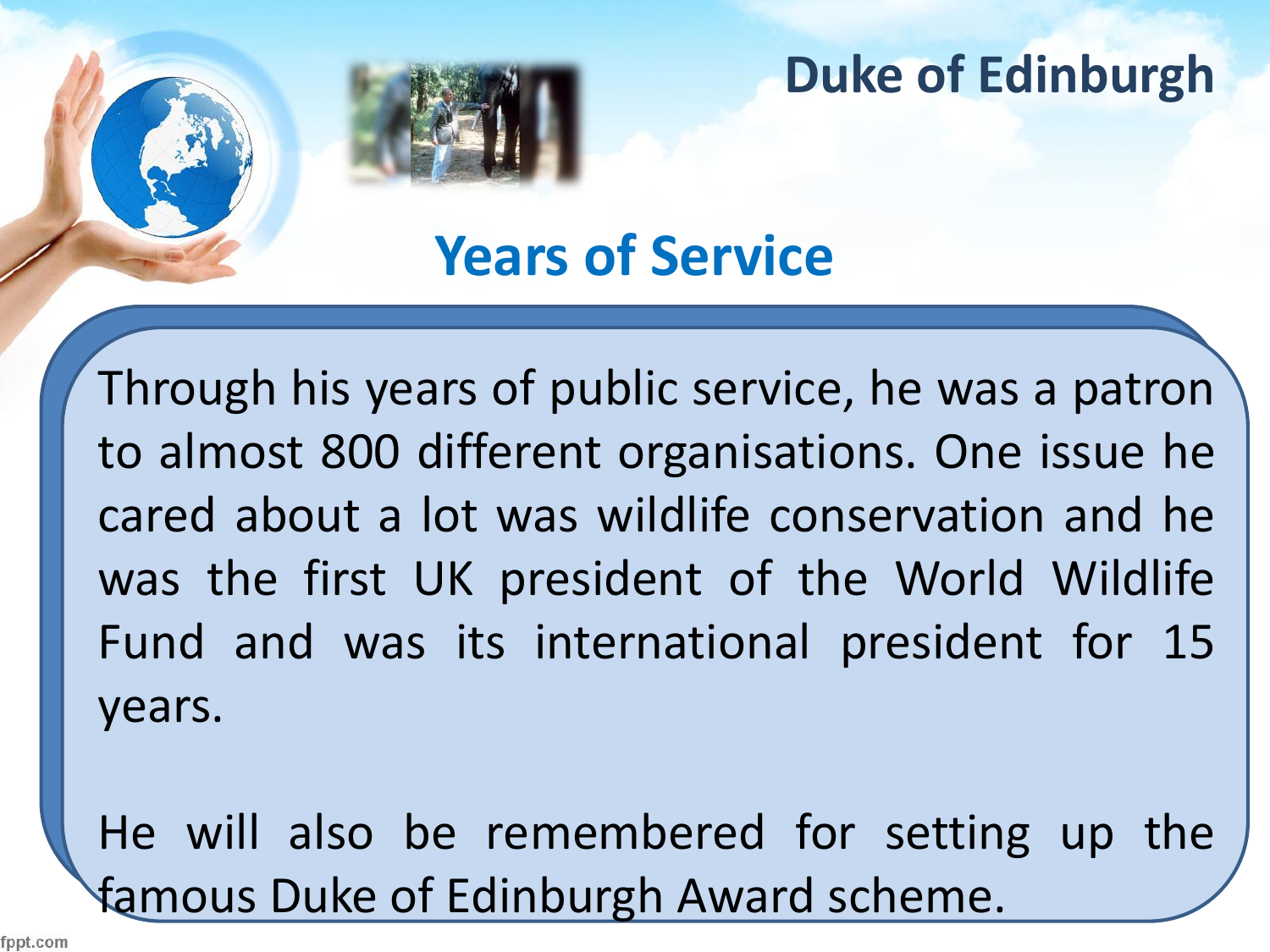

**Happy Marriage**

In 2007, the Queen and Prince Philip became the first couple in the Royal Family to celebrate their diamond wedding anniversary (60 years of marriage). The Queen gave a speech about her husband at the time, saying: "He has, quite simply, been my strength and stay all these years.

By the time of his last duty in August 2017, Prince Philip had carried out more than 22,219 engagements on his own and more than 630 solo overseas visits.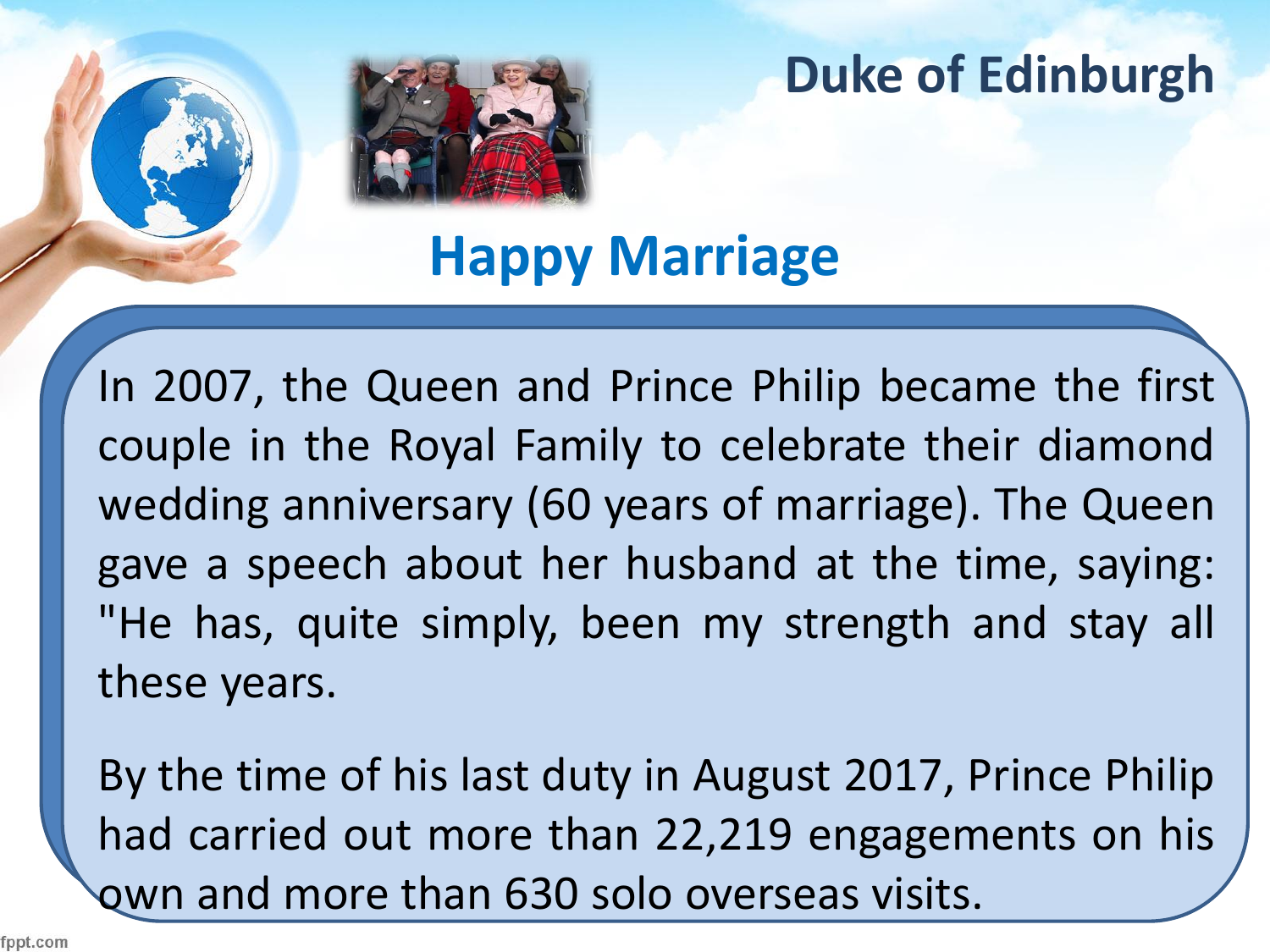# **Funeral**

The funeral of Prince Philip took place at 3pm on Saturday 17 April. The ceremonial funeral took place at Windsor Castle. It's where the Duke of Edinburgh and the Queen spent most of the last year together during the pandemic.

Only 30 guests attended the funeral due to coronavirus pandemic restrictions, including all four of his children and all of his grandchildren. It was a beautiful service.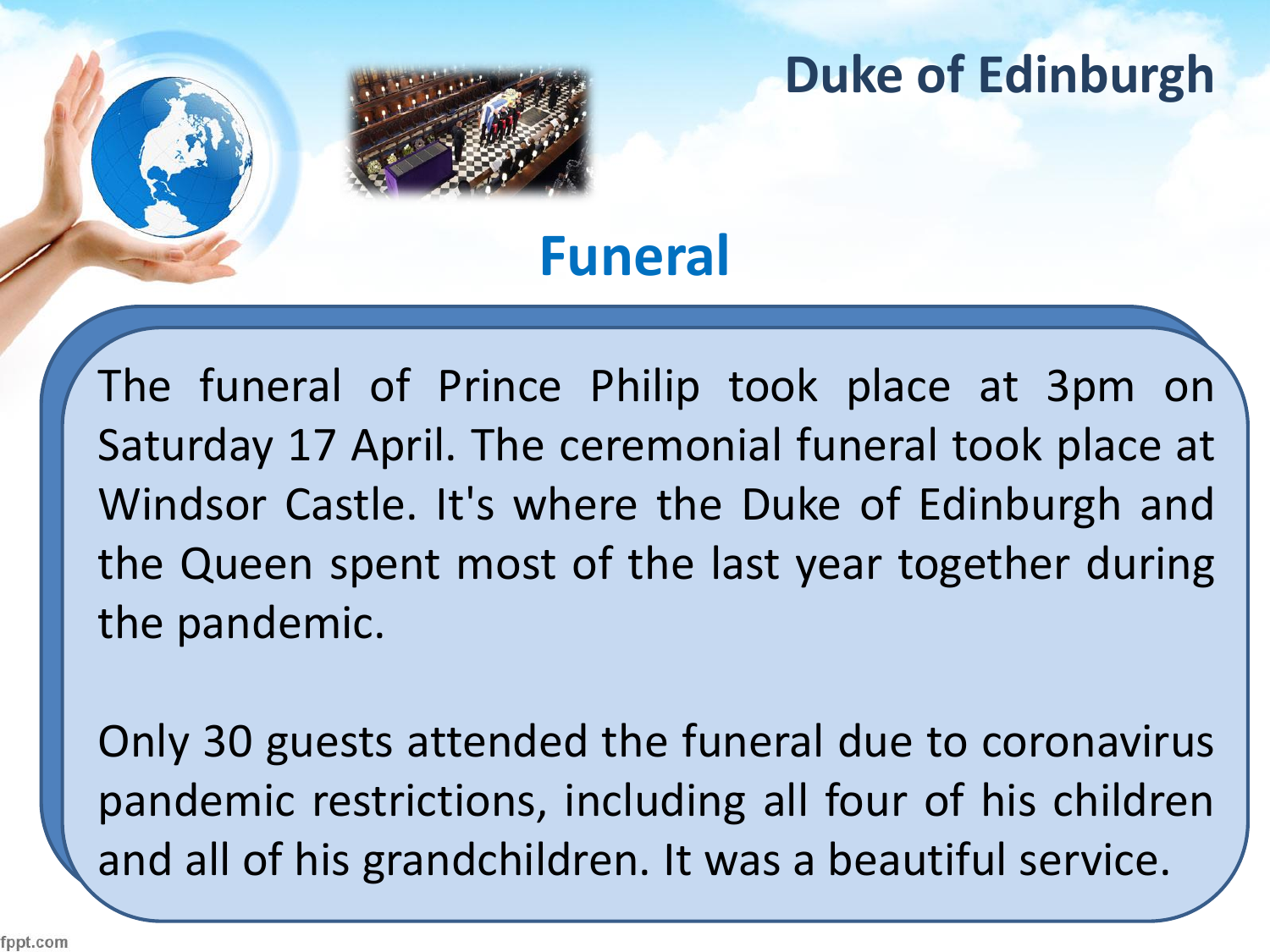

# **Article of the Week**

# **Article 24**

**This week's article link to World Health Day which was on 7 April:**

#### **Article 24**

All children and young people have the right to the best health care possible, safe water to drink, nutritious food, a clean and safe environment, and information to help them stay alive, healthy and safe.

As a class, think of a list people who can help you stay healthy and safe. What are their role or jobs?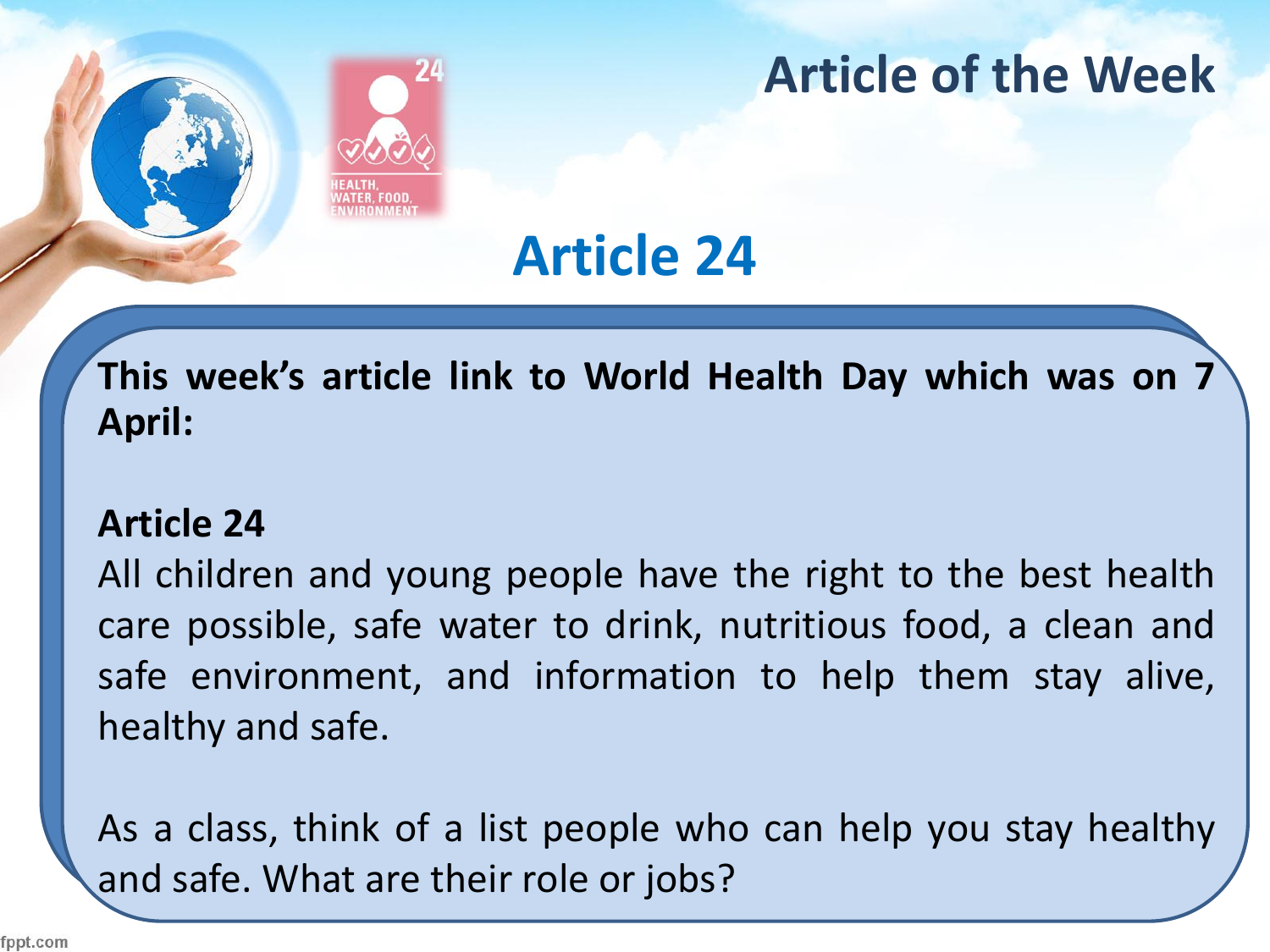# **Vocabulary Focus**



#### **Consort**



**Noun –** a wife, husband, or companion, in particular the spouse of a reigning monarch